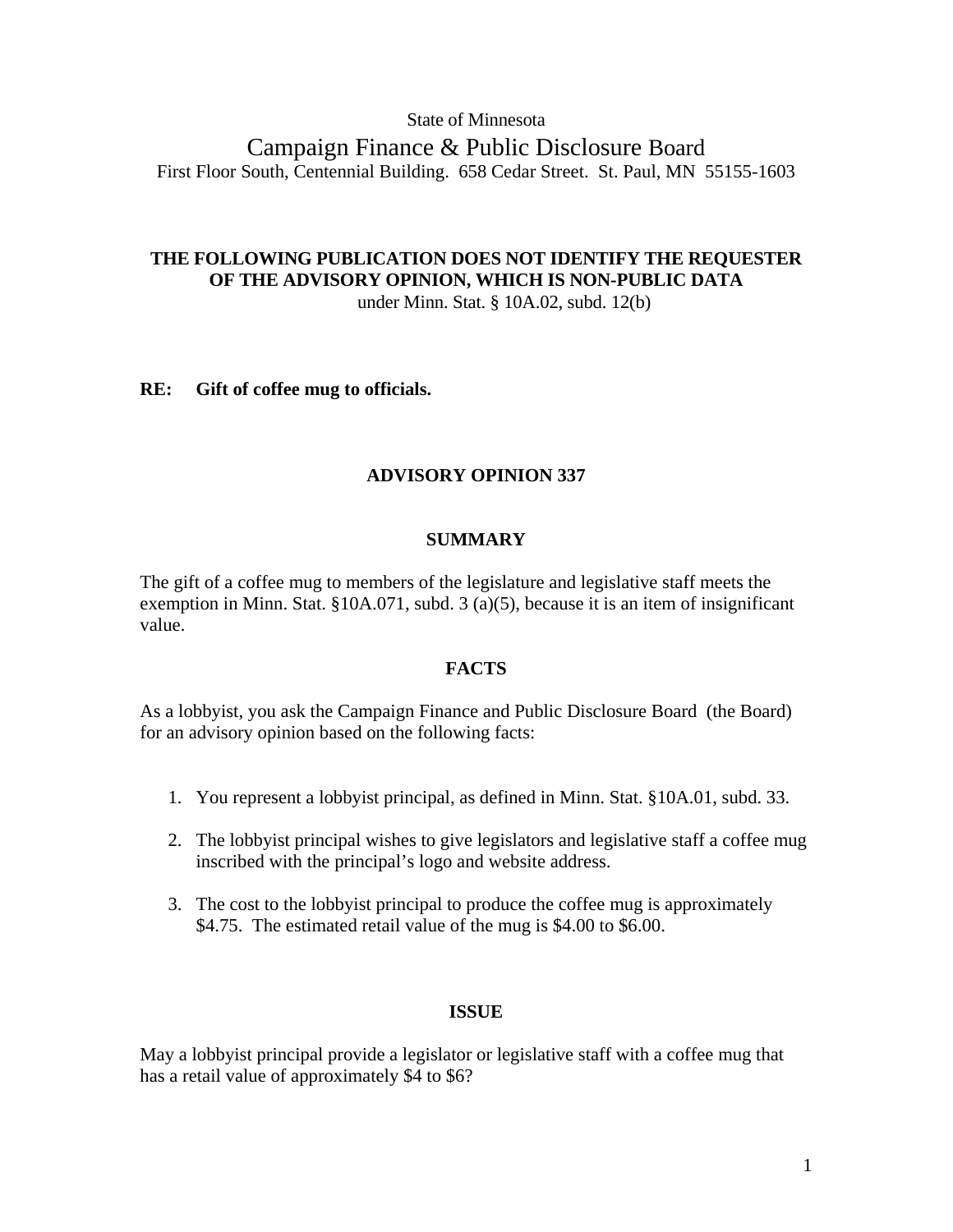#### **OPINION**

Minn. Stat. §10A.071, subd. 3, provides limited exceptions to the general prohibition of gifts from lobbyists or lobbyist principals to public officials, employees of the legislature, and local officials of a metropolitan governmental unit (officials). In particular the statute provides that a lobbyist principal may provide a gift to officials if the gift is "a trinket or memento of insignificant value".

The statute does not provide a set monetary value for determining if an item is "of insignificant value". The value placed on the gift may vary significantly among recipients. The Board considers the cost of the gift to the giver, and its approximate retail value as relevant facts; but focuses on the likely value of the gift to the recipient. Based on the facts as provided in this request, the Board believes that the gift, a coffee mug, is not of "significant" value to the recipient. Therefore the Board finds that the coffee mug is a trinket of insignificant value and falls within the exception provided in Minn. Stat.  $§10A.071$ , subd.  $3(a)(5)$ .

Issued  $12502$   $\frac{10uqlasA. Kelley}{DobglasA. Kelley, Chair}$ 

Campaign Finance and Public Disclosure Board